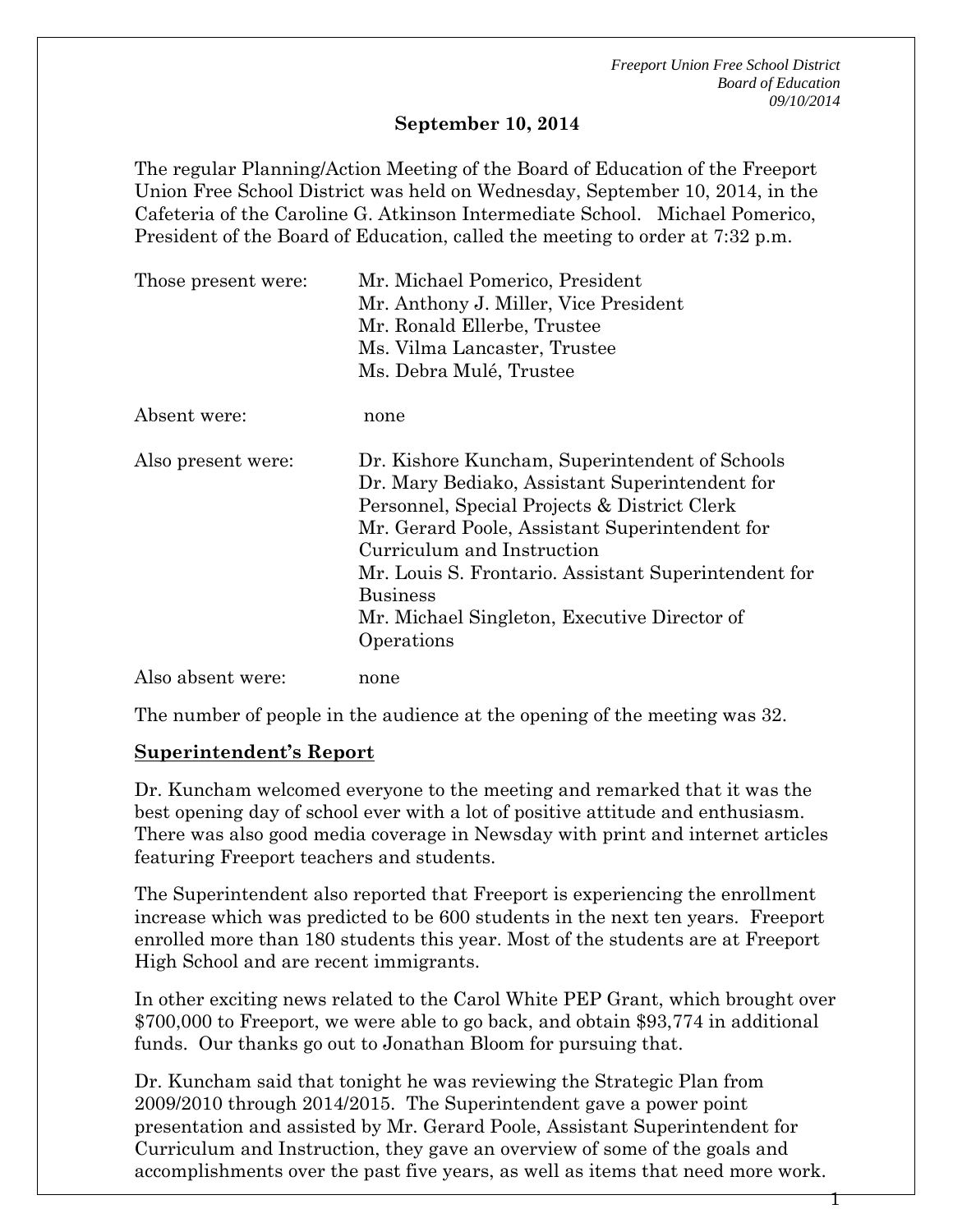The number one goal, and most importantly, has been to increase student achievement and promote academic rigor.

The Plan has helped the district to develop a road map, as well as strategies and activities to achieve its goals. The Superintendent pointed out that the Plan was created before the tax cap, Common Core and teacher evaluations. The district spends \$21,114 per pupil which is \$4,000 less in taxes per pupil than the Nassau County average and Freeport collects \$12,473 compared to \$20,842 in other Nassau County districts. Mr. Poole said that along with rising graduation rates and improved Regents exams, SAT scores are on the rise as well as the number of students who are receiving Advanced Placement credit on AP courses at Freeport High School.

# **Questions from the Public**

The public was given the opportunity to address the Board of Education. Each speaker was allowed to address the Board for four minutes. The Board and administration addressed the comments from the public.

## **Items for Action**

On a motion by a Ms. Mulé and a second by Mr. Ellerbe the following items were approved on a Consent Agenda. The vote was unanimous, Ellerbe, Lancaster, Miller, Mulé and Pomerico.

### **Leave of Absence**

**BE IT RESOLVED**, that the Board of Education of the Freeport Union Free School District hereby grants a request for leave of absence as listed below: **Tia Williams,** full-time Teaching Assistant, effective September 1, 2014 through January 31, 2015, for health reasons.

# **Change of Status**

**BE IT RESOLVED,** that the Board of Education of the Freeport Union Free School District hereby approves the following change of status as listed below:

**Carol Bazzey**, part-time Teaching Assistant effective September 1, 2014, change of status to full-time Teaching Assistant with anticipated tenure on September 1, 2017, annual salary \$20,372. Assignment: Archer.

**Eric Blount,** part-time Teaching Assistant effective September 1, 2014, change of status to full-time Teaching Assistant with anticipated tenure on September 1, 2017, annual salary \$22,623. Assignment: Dodd

# **Resignation of Staff**

**BE IT RESOLVED**, that the Board of Education of the Freeport Union Free School District hereby accepts the letter(s) of resignation from the following staff member(s) as listed below:

**Kevin Shea,** full-time Teaching Assistant, effective August 20, 2014, for personal reasons.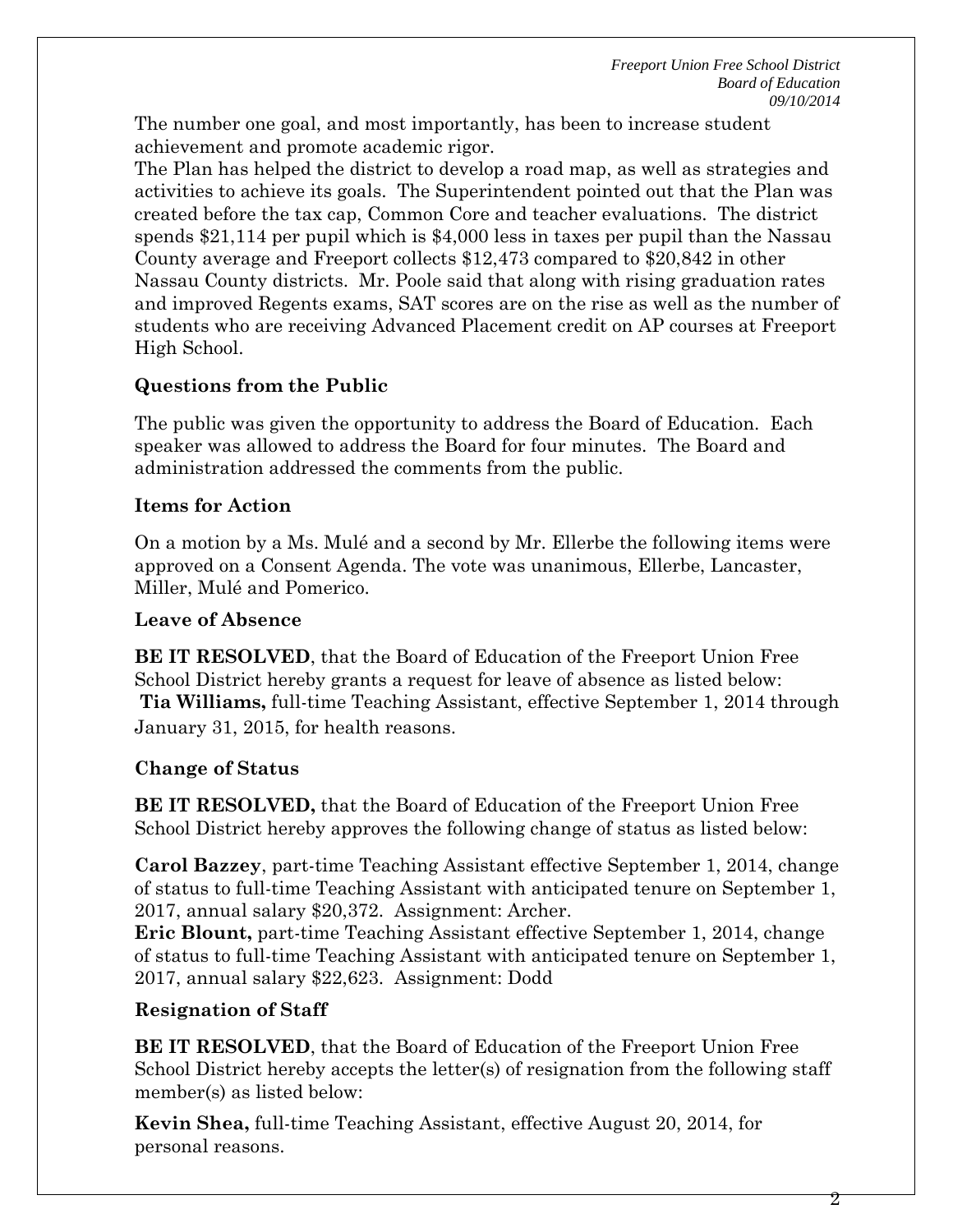**Frances Calleo,** ESL Teacher, effective September 1, 2014, for personal reasons.

## **Appointment of Staff - Probationary**

**BE IT RESOLVED**, that the Board of Education of the Freeport Union Free School District, upon the recommendation of the Superintendent, hereby appoints the individuals listed in the attached Appointment of Staff Report-Probationary, in accordance with the rules of the Board of Regents. These individuals shall possess appropriate certification allowing them to serve as teachers in the public schools of New York.

**Filomena Pascarella**, full-time Teaching Assistant, (replacing C. Ryan, retired) effective September 1, 2014 with an anticipated tenure date of September 1, 2017. Compensation will be according to the FTAA Contract at \$19,713. Assignment: Bayview.

**Juan Lopez**, full-time Teaching Assistant, (replacing E. Blount and C. Bazzey, change) effective September 1, 2014 with an anticipated tenure date of September 1, 2017. Compensation will be according to the FTAA Contract at \$19,713. Assignment: Dodd.

**Dana Berner,** Elementary Teacher, (new) a probationary appointment effective September 1, 2014 with anticipated tenure September 1, 2017. Compensation will be on step 1-2A of the U5D Schedule at \$63,776. Assignment: Columbus.

**Alexandra Sanchez,** Elementary Teacher (Bilingual), (replacing D. Schulman, deceased) a probationary appointment effective September 1, 2014 with anticipated tenure September 1, 2017. Compensation will be on step 2MA+15 of the U5D Schedule at \$65,772. Assignment: Bayview.

**Melanie Cummings,** Elementary Teacher, (replacing D. Wittich, terminated) a probationary appointment effective September 1, 2014 with anticipated tenure September 1, 2017. Compensation will be on step 1-1B of the U5C Schedule at \$55,543. Assignment: Columbus.

### **Appointment of Instructional Staff - Temporary**

**BE IT RESOLVED**, that the Board of Education of the Freeport Union Free School District, upon the recommendation of the Superintendent, hereby appoints the individuals listed in the following Appointment of Staff Report - Temporary, in accordance with the rules of the Board of Regents. These individuals shall possess appropriate certification allowing them to serve as teachers in the public schools of New York.

**Danielle Barry**, Permanent Substitute, a temporary appointment effective September 8, 2014 through June 26, 2015. Compensation for this will be at the Substitute Pay Rate of \$125 per day. Assignment: Columbus.

**Brianna Barry,** Permanent Substitute, a temporary appointment effective September 8, 2014 through June 26, 2015. Compensation for this will be at the Substitute Pay Rate of \$125 per day. Assignment: Archer.

**Jillian Onorato**, Permanent Substitute, a temporary appointment effective September 8, 2014 through June 26, 2015. Compensation for this will be at the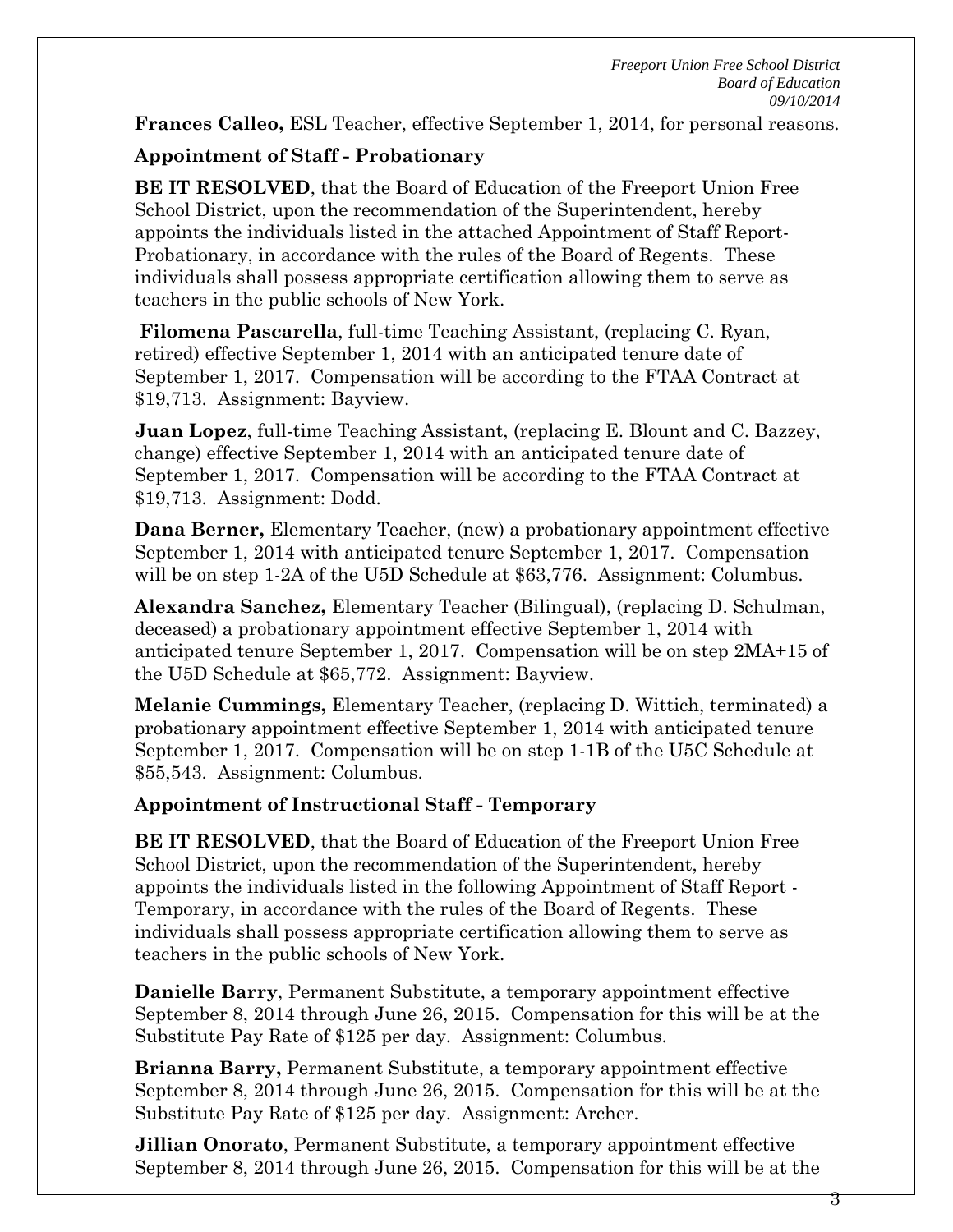Substitute Pay Rate of \$125 per day. Assignment: Atkinson.

**Magaly Rodriguez**, Permanent Substitute, a temporary appointment effective September 8, 2014 through June 26, 2015. Compensation for this will be at the Substitute Pay Rate of \$125 per day. Assignment: Atkinson.

**Natalie Ficalora**, Permanent Substitute, a temporary appointment effective September 8, 2014 through June 26, 2015. Compensation for this will be at the Substitute Pay Rate of \$125 per day. Assignment: Archer.

**Eric Ligon**, Permanent Substitute, a temporary appointment effective September 8, 2014 through June 26, 2015. Compensation for this will be at the Substitute Pay Rate of \$125 per day. Assignment: Atkinson.

**Amanda Taormina**, Permanent Substitute, a temporary appointment effective September 8, 2014 through June 26, 2015. Compensation for this will be at the Substitute Pay Rate of \$125 per day. Assignment: New Visions.

**Abeni Mason-Draffen,** Permanent Substitute, a temporary appointment effective September 8, 2014 through June 26, 2015. Compensation for this will be at the Substitute Pay Rate of \$125 per day. Assignment: Bayview.

## **Appointment of Staff-Non-Instructional**

**BE IT RESOLVED**, that the Board of Education of the Freeport Union Free School District hereby appoints the individuals as listed, in accordance with Civil Service Rules and Regulations.

**Alfonso Jamieson,** Security (8 hr), a probationary appointment effective September 1, 2014 for a period of 26 weeks upon Civil Service approval. Compensation for this position shall be according to the Security Contract at \$22,560. Assignment: Atkinson.

**Tallulah Johnson,** Security (8 hr), a probationary appointment effective September 1, 2014 for a period of 26 weeks upon Civil Service approval. Compensation for this position shall be according to the Security Contract at \$22,560. Assignment: Dodd.

**Ramon Reyes,** Security (8 hr), a probationary appointment effective September 1, 2014 for a period of 26 weeks upon Civil Service approval. Compensation for this position shall be according to the Security Contract at \$22,560. Assignment: Dodd.

**Racquel Tanner,** Security (8 hr), a probationary appointment effective September 1, 2014 for a period of 26 weeks upon Civil Service approval. Compensation for this position shall be according to the Security Contract at \$22,560. Assignment: New Visions.

**Uzma Shareef,** Teacher Aide, a probationary appointment effective September 8, 2014 for a period of 26 weeks upon Civil Service approval. Compensation for this position shall be according to the FTAA Contract at \$18,236. Assignment: Bayview.

# **Co-Curricular Appointments**

**BE IT RESOLVED** that the Board of Education of the Freeport Union Free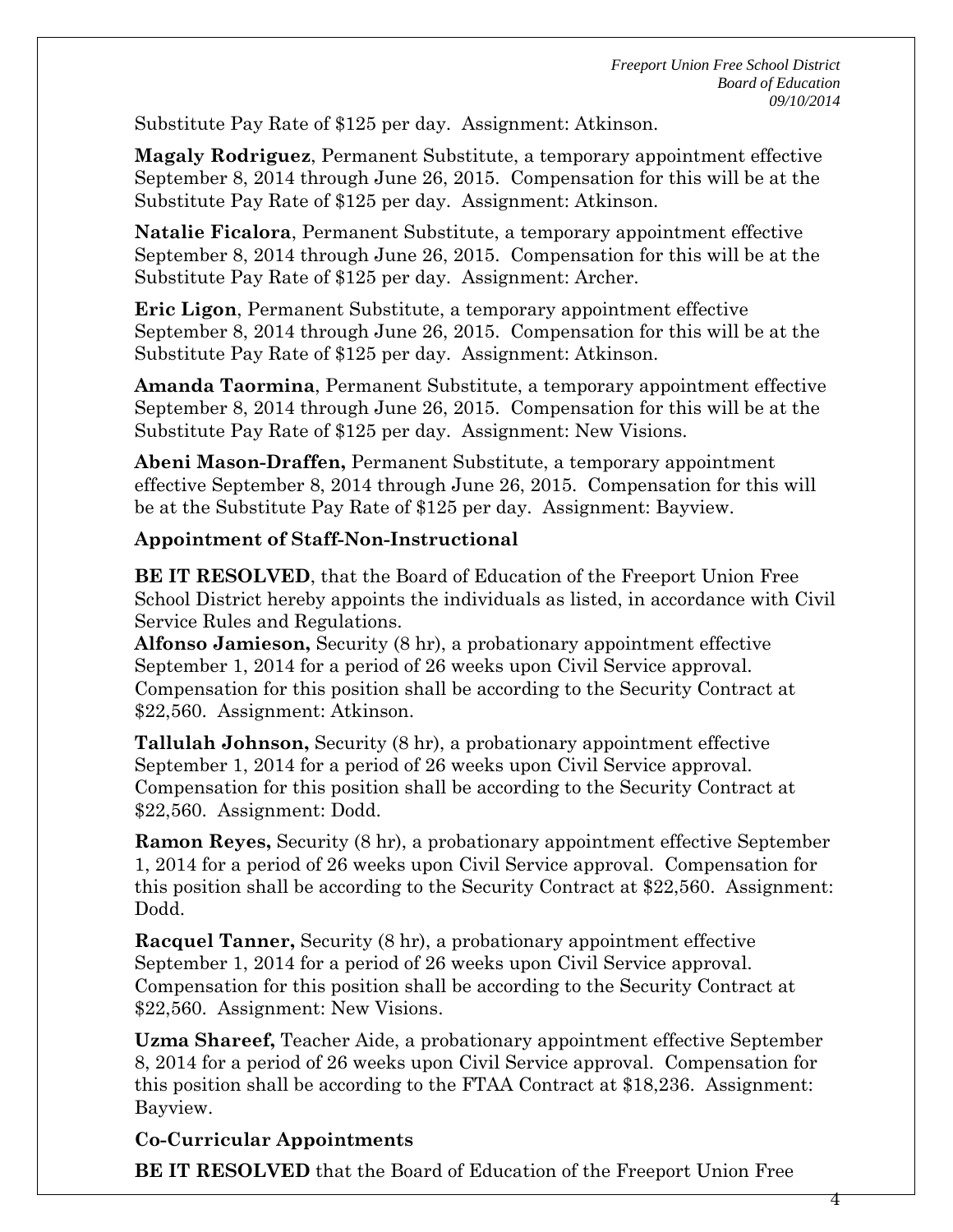School District, upon the recommendation of the Superintendent, hereby appoints the individuals listed below, in accordance with the rules of the Board of Regents. These individuals shall possess appropriate certification allowing them to serve as teachers or other staff in the public schools of New York.

| <b>ADVISOR</b>                | <b>CLUB</b>                     | <b>SCHOOL</b> | <b>STIPEND</b> |
|-------------------------------|---------------------------------|---------------|----------------|
| Allison Caldwell              | Atkinson<br>Mathletes - Grade 5 |               | \$1,830        |
| Matthew Yatsyla               | Mathletes - Grade 6             | Atkinson      | \$1,830        |
| Christina Schwarz             | Odyssey of the Mind - Team #1   | Atkinson      | \$2,572        |
| Carrie Frederick-<br>Muchnick | Odyssey of the Mind - Team #2   | Atkinson      | \$2,572        |
| Mary-Kate Robinson            | Future Problem Solving-Team #1  | Atkinson      | \$2,572        |
| Nancy Hanrahan                | Future Problem Solving-Team #2  | Atkinson      | \$2,572        |
| Maureen Bonanno               | Dodd Yearbook                   | Dodd          | \$1,920        |
| <b>Shelly Scully</b>          |                                 |               | \$1,920        |
| Katelyn Salisbury             | Co-Student Council              | Dodd          | \$1,920        |
| Diane Saunders                |                                 |               | \$1.920        |
| Carol Byrne                   | Mathletes                       | Dodd          | \$2,572        |
| Maryclaire Dumas-<br>Landisi  | <b>Future Problem Solvers</b>   | Dodd          | \$2,572        |
| <b>Annette Jones</b>          | Odyssey of the Mind             | Dodd          | \$1,286        |
| Vida Brizill                  |                                 |               | \$1,286        |
| Ronald Grinnell               | <b>Student Fund Treasurer</b>   | Dodd          | \$1,830        |
| Adam Rubin                    | Jazz Ensemble                   | Dodd          | \$1,830        |
| Sherill Spruill               | Select Chorale                  | Dodd          | \$1,830        |
| <b>Candice Mordhorst</b>      | Select Orchestra                | Dodd          | \$1,830        |
| Denise Lloyd                  | Dodd Respect                    | Dodd          | \$1,478        |
| Vashti Burke                  | Ladies of Dodd                  | Dodd          | \$1,365        |
| Rosette Jean                  | Science                         | Dodd          | \$518          |
| Baptiste                      |                                 |               | \$518          |
| James Hauser                  |                                 |               |                |
| Michele Haimes                | A.M. Announcement               | Dodd          | \$518          |
| Felice Niland                 |                                 |               | \$518          |
| Robert Fallot                 | Environmental                   | Dodd          | \$1,036        |
| Nicholas Alberti              | Art                             | Dodd          | \$1,036        |
| <b>Felice Niland</b>          | National Honor Society          | Dodd          | \$1,036        |
| Nancy Berg                    | Peer Mediation                  | Dodd          | \$1,036        |
| Linda Salzer                  | Service Corps/Future Corps      | Dodd          | \$1,036        |
| Melissa O'Hara                | Flashing                        | <b>FHS</b>    | \$5121         |
| Tom Alma                      | Yearbook                        | <b>FHS</b>    | \$2560         |
| Jocelyn Rodriguez-<br>McShan  |                                 |               | \$2560         |
| Michael LaSorsa               | Marching Band Director          | <b>FHS</b>    | \$4,756        |

### 2014- 2015 CO-CURRICULAR CLUBS ADVISORS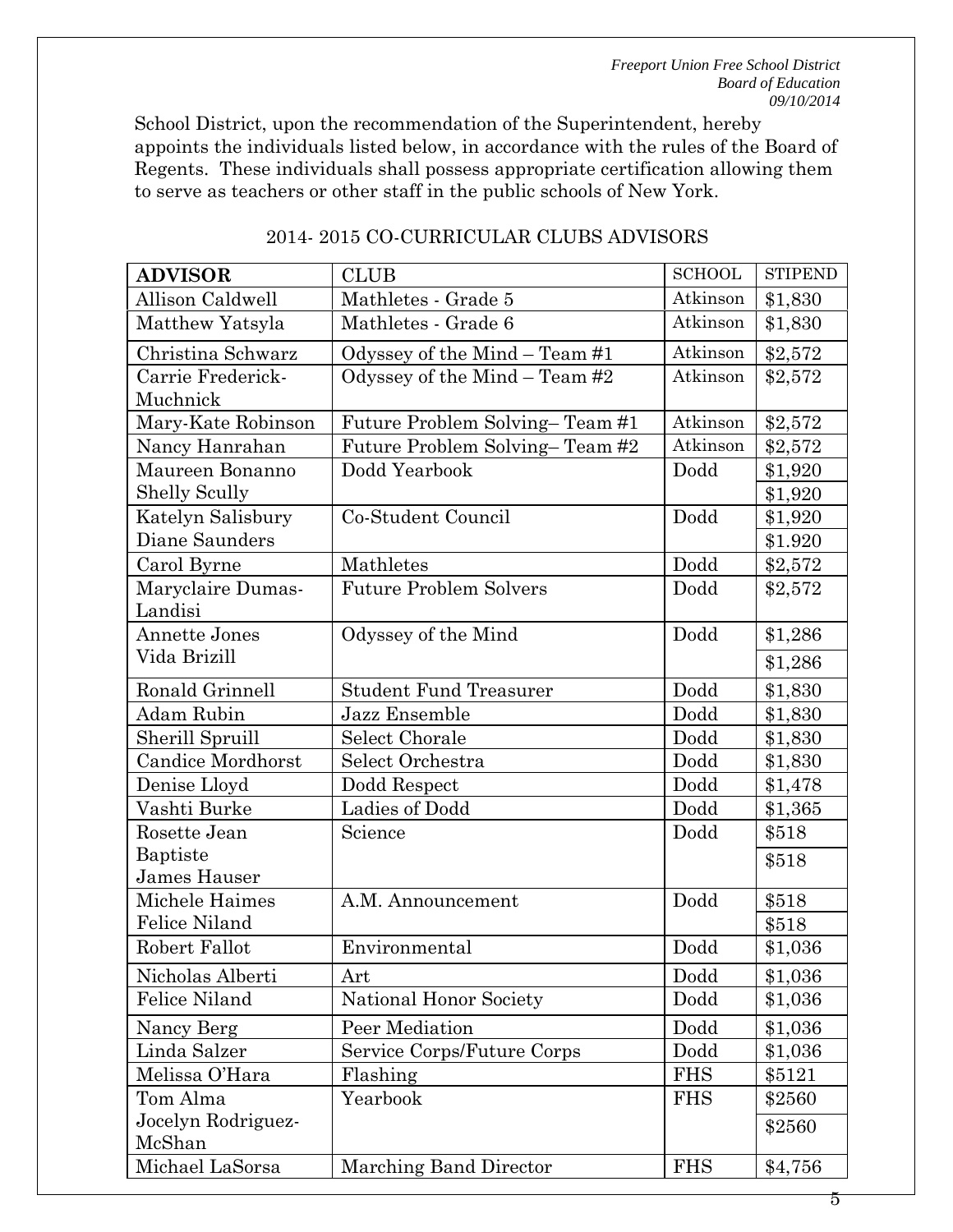| Adam Rubin           | Marching Band Asst. Dir.              | <b>FHS</b> | \$2,194  |
|----------------------|---------------------------------------|------------|----------|
| Jennifer Volta       | Vintage                               | <b>FHS</b> | \$1,981  |
| Matthew Fliegel      |                                       |            | \$1,981  |
| Joshua Levitt        | <b>Student Congress</b>               | <b>FHS</b> | \$3,840  |
| Zoraya Bussey        | Senior Class Advisor                  | <b>FHS</b> | \$3,840  |
| Sylvia Fernandez     | Assistant Senior Class Advisor        | <b>FHS</b> | \$2,572  |
| Kristen Anisis       | Junior Class Advisor                  | <b>FHS</b> | \$2,572  |
| Danielle Sekesan     | <b>Assistant Junior Class Advisor</b> | <b>FHS</b> | \$1,830  |
| Pamela Schmidt       | Sophomore Class Advisor               | <b>FHS</b> | \$915    |
| Keri Loper           |                                       |            | \$915    |
| Richard Sells        | Freshman Class Advisor                | <b>FHS</b> | \$1,830  |
| Richard Genzone      | <b>WFHS</b> Communications            | <b>FHS</b> | \$2,572  |
| Joseph D'Agostino    | Mathletes                             | <b>FHS</b> | \$2,572  |
| Angela Wheat         | Future Problem Solving -Team #1       | <b>FHS</b> | \$2,572  |
| Lauren Calvo         | Future Problem Solving - Team #2      | <b>FHS</b> | \$2,572  |
| Nela Hawthorne       | <b>DECA</b>                           | <b>FHS</b> | \$2,572  |
| Ana Rodriguez        | Odyssey of the Mind - Team #1         | <b>FHS</b> | \$2,572  |
| Cynthia Certain      | Odyssey of the Mind $-$ Team #2       | <b>FHS</b> | \$2,572  |
| Lolita Beathea       | Key                                   | <b>FHS</b> | \$2,572  |
| Eileen Schultis      | National Honor Society                | <b>FHS</b> | \$2,133  |
| Michele Aliani       | Peer Leadership Advisor               | <b>FHS</b> | \$1,891  |
| Angela Wheat         | Peer Leadership                       | <b>FHS</b> | \$1,636  |
| Danielle Byrnes      | (3 Assistant Advisors)                |            | \$1,636  |
| <b>Richard Sells</b> |                                       |            | \$1,636  |
| Vashti Burke         | FHS She-Devils Colorguard & She-      | <b>FHS</b> | \$2,077  |
|                      | Devils Heat Kickline                  |            |          |
| Timothy McShan       | NJROTC Drill Team                     | <b>FHS</b> | \$1,891  |
| Cynthia Certain      | Latin Dance Salsa Team                | <b>FHS</b> | \$1,891  |
| Angela Wheat         | Peer Tutoring                         | <b>FHS</b> | \$1.830  |
| Danielle Sekesan     | Gay Straight Alliance                 | <b>FHS</b> | \$1,649  |
| Wendy Lindner        | Interactors/Rotary                    | <b>FHS</b> | \$1,707  |
| Michael LaSorsa      | Jazz Ensemble                         | <b>FHS</b> | \$1,585  |
| Reginald Carolina    | Mock Trial                            | <b>FHS</b> | \$1,281  |
| <b>Bruce Bennett</b> | "It's Academic"                       | <b>FHS</b> | \$640.50 |
| Yolette Lartortue    |                                       |            | \$640.50 |
| Sally Ann Schrader   | <b>Freeport Sports Leadership</b>     | <b>FHS</b> | \$1,281  |
| Michael LaSorsa      | <b>Brass Ensemble</b>                 | <b>FHS</b> | \$1,281  |
| Tim Warner           | Ninth Grade Select                    | <b>FHS</b> | \$1,281  |
| Sally Ann Schrader   | Chess                                 | <b>FHS</b> | \$1,281  |
| Sarah Molese         | <b>HOSA</b>                           | <b>FHS</b> | \$1,221  |
| Linda Hendrickson    | Devil's Pride                         | <b>FHS</b> | \$1,036  |
| Sylvia Fernandez     | Foreign Language                      | <b>FHS</b> | \$1.036  |
|                      | (French/Italian/ESL)                  |            |          |
| Cathy Rodes          | Art/Fashion                           | <b>FHS</b> | \$1,036  |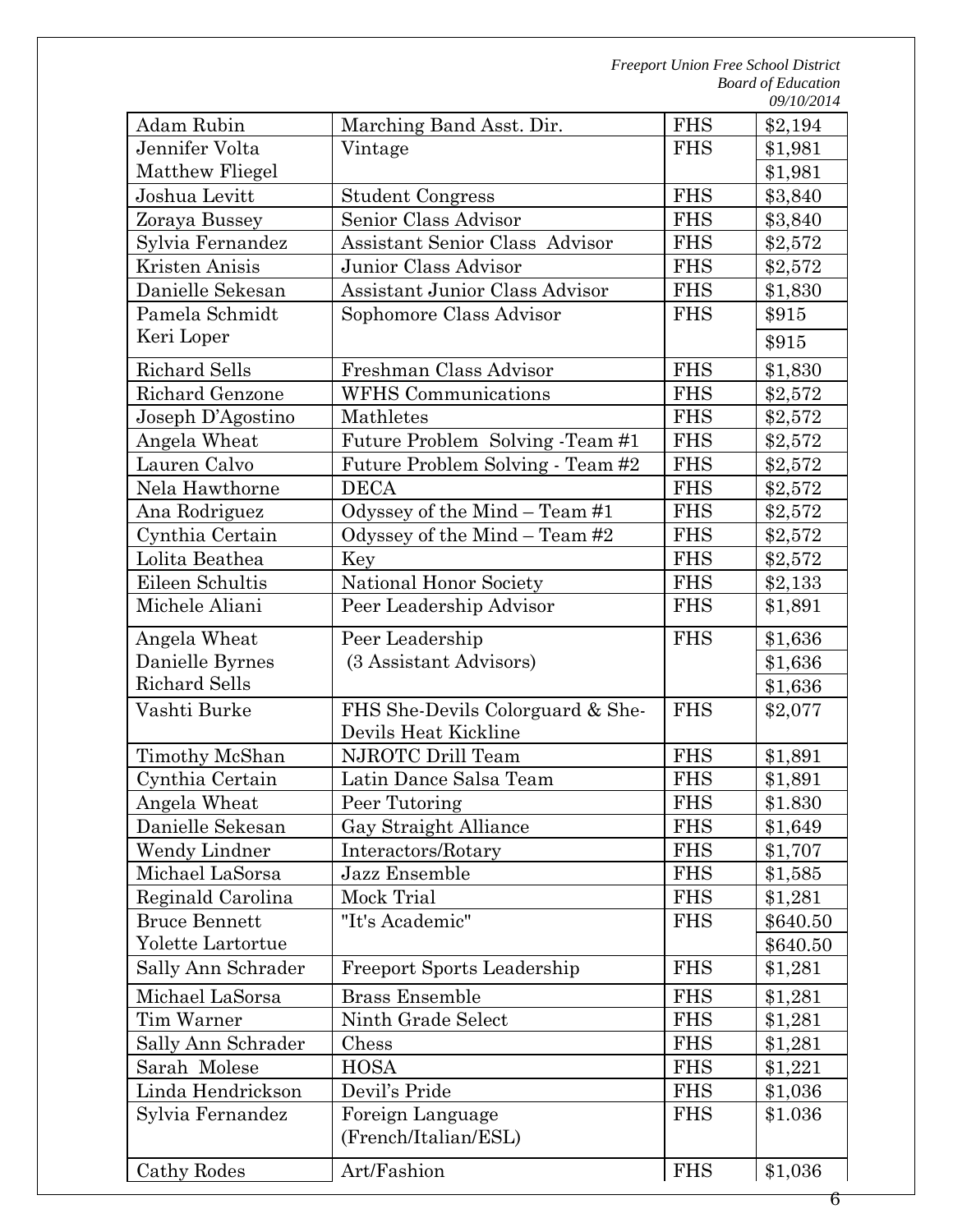|                   |                           |            | $\sqrt{2}$ |
|-------------------|---------------------------|------------|------------|
| Alicia Brennis    | SADD/Challenge Leaders    | <b>FHS</b> | \$1,036    |
| Alicia Brennis    | AIDS Awareness Group      | <b>FHS</b> | \$1,036    |
| Alicia Brennis    | Peer Mediation            | <b>FHS</b> | \$1,036    |
| Daniel Moran      | Science /Science Olympiad | <b>FHS</b> | \$518      |
| Karen Cole-Onaifo |                           |            | \$518      |

### **Approval of Winter Coaching Staff**

BE IT RESOLVED, that the Board of Education of the Freeport Union Free School District, upon the recommendation of the Superintendent, hereby appoints the individual(s) listed below, in accordance with the rules of the Board of Regents. These individual(s) shall possess appropriate certification allowing them to serve as teachers or other staff in the public schools of New York for the 2014-2015 School Year.

| <b>Coaches Names</b> | Position                            | <b>Salary</b> |
|----------------------|-------------------------------------|---------------|
| DeBonis, Robert      | Boys' Varsity Basketball            | \$9,527       |
| Mohrman, Harry       | Boys' JV Basketball                 | \$6,318       |
| Gordon, David        | Boys Modified Basketball 8th grade  | \$4,250       |
| Timmes, William      | Boys Modified Basketball 7th grade  | \$4,250       |
| Jones, Meredith      | Girls Varsity Basketball            | \$9,527       |
| Lloyd-Forde, Lakisha | Girls JV Basketball                 | \$6,318       |
| Jones, Jimmy         | <b>Girls Modified Basketball</b>    | \$4,250       |
| Schrader, Sallyann   | <b>Boys Varsity Bowling</b>         | \$4,249       |
| Kolodny, Laurie      | Varsity Cheerleading                | \$3,910       |
| Gayle, Cheryl        | Varsity Cheerleading Asst.          | \$3,504       |
| Groover, Erica       | JV Cheerleading                     | \$2,772       |
| Sasso, Nina          | Modified Cheerleading               | \$2,537       |
| Moore, Major Donald  | <b>Boys Varsity Rifle</b>           | \$5,182       |
| Murphy, Carole       | <b>Boys Varsity Swimming</b>        | \$7,300       |
| Hoffman, Kathryn     | Girls Modified Volleyball 8th grade | \$2,861       |
| Gilreath, Charles    | <b>Boys Varsity Winter Track</b>    | \$6,241       |
| Yearwood, Felicia    | Girls Varsity Winter Track          | \$6,241       |
| Blount, Eric         | Girls Varsity Asst. Winter Track    | \$4,539       |
| Chetti, Joseph       | <b>Boys Varsity Head Wrestling</b>  | \$8,031       |
| Cellan, Russell      | <b>Boys Varsity Asst. Wrestling</b> | \$5,628       |
| Medina, Isreal       | Boys JV Wrestling                   | \$5,628       |
| Gordon, David        | <b>Boys Modified Head Wrestling</b> | \$5,281       |
| Fallot, Robert       | Boys Modified Asst. Wrestling       | \$5,004       |
| Elmore, Toby         | Winter Weight Training              | \$2,116       |
| Zito, George         | Athletic Trainer                    | \$6,663       |
| Fallot, Robert       | <b>Girls Modified Soccer</b>        | \$4,273       |
| Hoffman, Kathryn     | Girls JV Volleyball                 | \$3,701       |

#### **Winter 2014-2015**

### **CSE/CPSE Minutes**

**BE IT RESOLVED,** that the Board of Education of the Freeport Union Free School District hereby accepts the minutes of the meetings of the Committees on Special Education and Preschool Special Education for the following dates: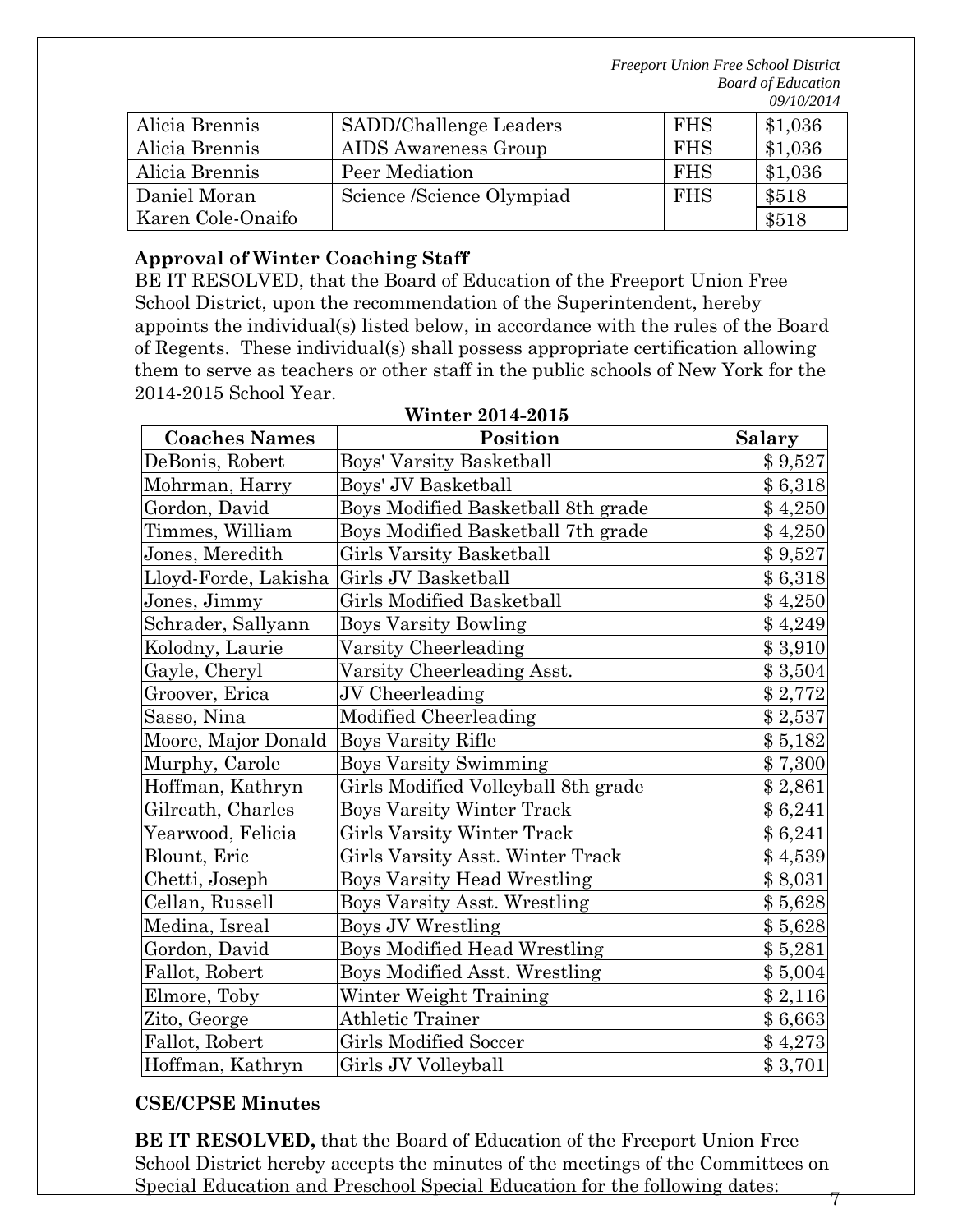June 9, 12, 23, 24, 25, 2014; July 24, 2014; August 11, 12, 14, 15, 20, 25, 27, 2014.

### **Other Items for Action**

On a motion by Mr. Ellerbe and a second by Ms. Mulé the following item was approved.

### **Granting of Tenure**

**BE IT RESOLVED,** that the Board of Education of the Freeport Union Free School District hereby grants tenure status to the following individual(s):

| Name                      | School     | Tenure Area               | Tenure Date      |  |  |  |  |
|---------------------------|------------|---------------------------|------------------|--|--|--|--|
|                           | Teacher(s) |                           |                  |  |  |  |  |
| Robert Fallot             | Dodd       | Science                   | October 3, 2014  |  |  |  |  |
|                           |            | Teaching Assistant(s)     |                  |  |  |  |  |
| Name                      | School     | Tenure Area               | Tenure Date      |  |  |  |  |
| Kerry McCarthy            | <b>FHS</b> | <b>Teaching Assistant</b> | October 3, 2014  |  |  |  |  |
| Sherrie<br>Papayanopoulos | Giblyn     | <b>Teaching Assistant</b> | October 12, 2014 |  |  |  |  |
| Jacqueline Jones          | NV         | <b>Teaching Assistant</b> | October 17, 2014 |  |  |  |  |
| Mamiett Tucker            | Giblyn     | Teaching Assistant        | October 31, 2014 |  |  |  |  |
| Tina Thompson             | <b>NV</b>  | Teaching Assistant        | November 7, 2014 |  |  |  |  |

The vote was unanimous, Ellerbe, Lancaster, Miller, Mulé and Pomerico.

On a motion by Mr. Miller and a second by Mr. Ellerbe the following item was approved:

### **Approval of Consultants**

**BE IT RESOLVED,** that the Board of Education of the Freeport Union Free School District hereby approves the agreements between the following consultants and the Freeport Union Free School District, as per the following list for; and

| <b>BE IT FURTHER RESOLVED, that the Board of Education authorizes the</b>  |
|----------------------------------------------------------------------------|
| Superintendent (or his designee) to execute said agreements on its behalf. |

| Consultant     | <b>Schools</b> | <b>Services Provided</b>     | Total    | Funding        |
|----------------|----------------|------------------------------|----------|----------------|
|                |                |                              | Cost     | <b>Source</b>  |
| Mind Candy,    | Atkinson,      | Leadership and character     | \$12,000 | $21st$ Century |
| (Moses Miller) | Dodd,          | building activities for male |          | Community      |
|                | <b>FHS</b>     | youth to boost self-esteem   |          | Learning       |
|                |                | and confidence.              |          | Centers        |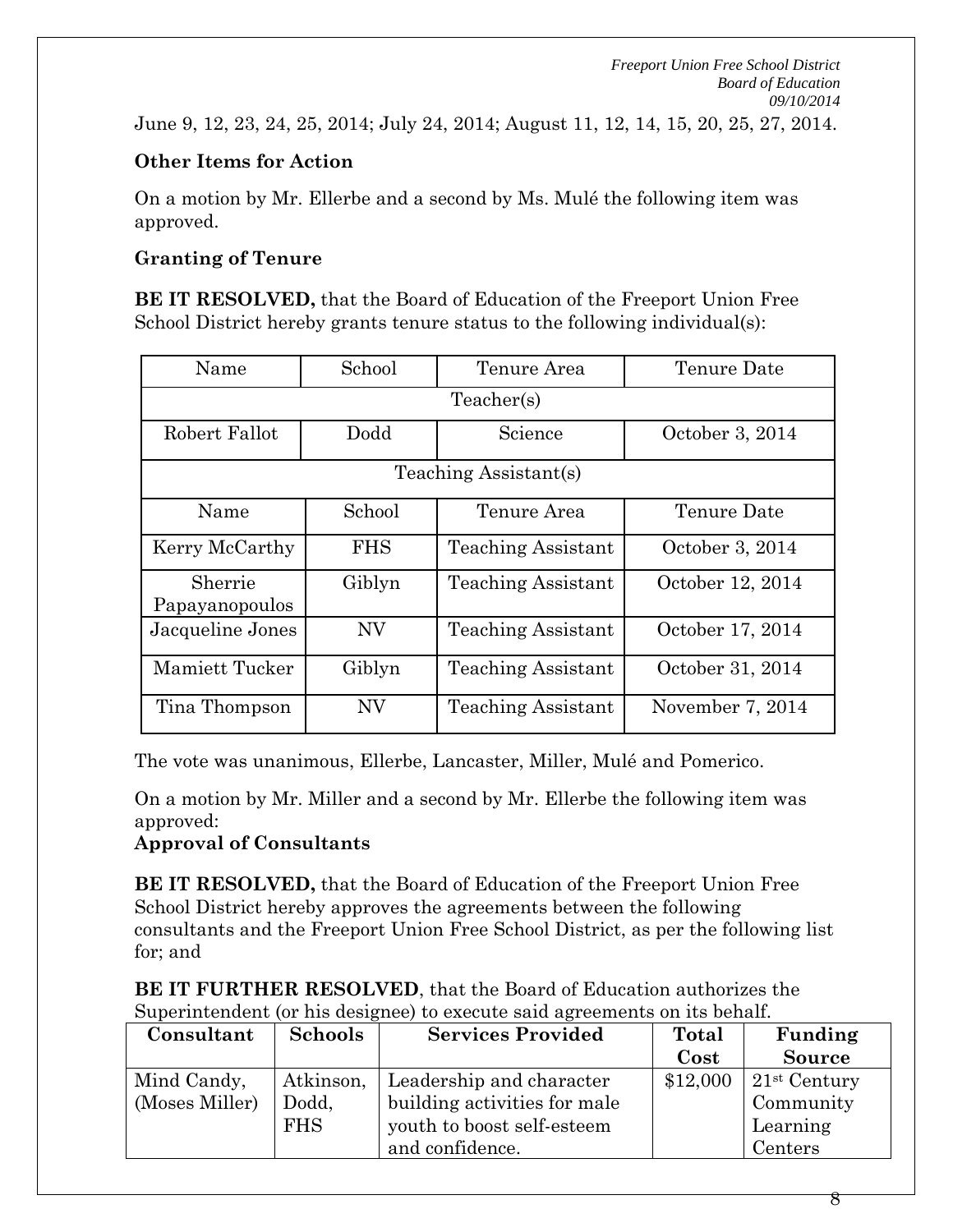| Bierko         | Archer | Teach the steps involved in   | \$14,000 | $\vert$ 21 <sup>st</sup> Century |
|----------------|--------|-------------------------------|----------|----------------------------------|
| Productions,   |        | songwriting, creating a piece |          | Community                        |
| (Scott Bierko) |        | of music from an idea, and    |          | Learning                         |
|                |        | recording it.                 |          | Centers                          |

The vote was unanimous, Ellerbe, Lancaster, Miller, Mulé and Pomerico.

On a motion by Ms. Lancaster and a second by Mr. Miller the following item was approved:

## **Nomination of a Delegate**

**BE IT RESOLVED**, that the Board of Education of the Freeport Union Free School District hereby nominates **Ronald Ellerbe** as the Delegate for the New York State School Boards 2014 Convention representing Freeport Union Free School District.

The vote was unanimous, Ellerbe, Lancaster, Miller, Mulé and Pomerico.

On a motion by Ms. Mulé and a second by Mr. Ellerbe the following item was approved:

## **Adoption of the Revised Policies**

**BE IT RESOLVED,** that the Board of Education of the Freeport Union Free School District hereby adopts the following Revised Board of Education Policies;

1332, 1335, 1337, 1520, 1530, 1540, 3110, 3120, 3211, 3280, 3282, 3410, 3420, 5110, 5120, 5410, 5411, 5412, 5510, 5570, 5572, 5630, 5640, 5660, 5672, 5683, 5720, 5750, 6120, 6121, 6130, 6170, 6220, 6470, 6471, 6510, 6551, 6572, 7110, 7210, 7212, 7220, 7221, 7240, 7243, 7313, 7316, 7320, 7330, 7420, 7512, 7513, 7522, 7551, 7560, 7617, 7631, 7632, 7640, 7660, 7670, 8242, 8450.

The vote was unanimous, Ellerbe, Lancaster, Miller, Mulé and Pomerico.

On a motion by Mr. Ellerbe and a second by Ms. Mulé the following item was approved:

# **Authorization to Sign an Agreement Renewal**

**BE IT RESOLVED,** that the Board of Education of the Freeport Union Free School District hereby authorizes the President of the Board of Education to accept and sign on behalf of the District the Verizon FiOS Amendments to the Letter of Agreement of October 9, 2013 for the 2014/2015 school year and for Verizon to pay the District \$5,000 as a licensing fee under the terms of this arrangement.

The vote was unanimous, Ellerbe, Lancaster, Miller, Mulé and Pomerico.

On a motion by Mr. Miller and a second by Ms. Lancaster the following item was approved: